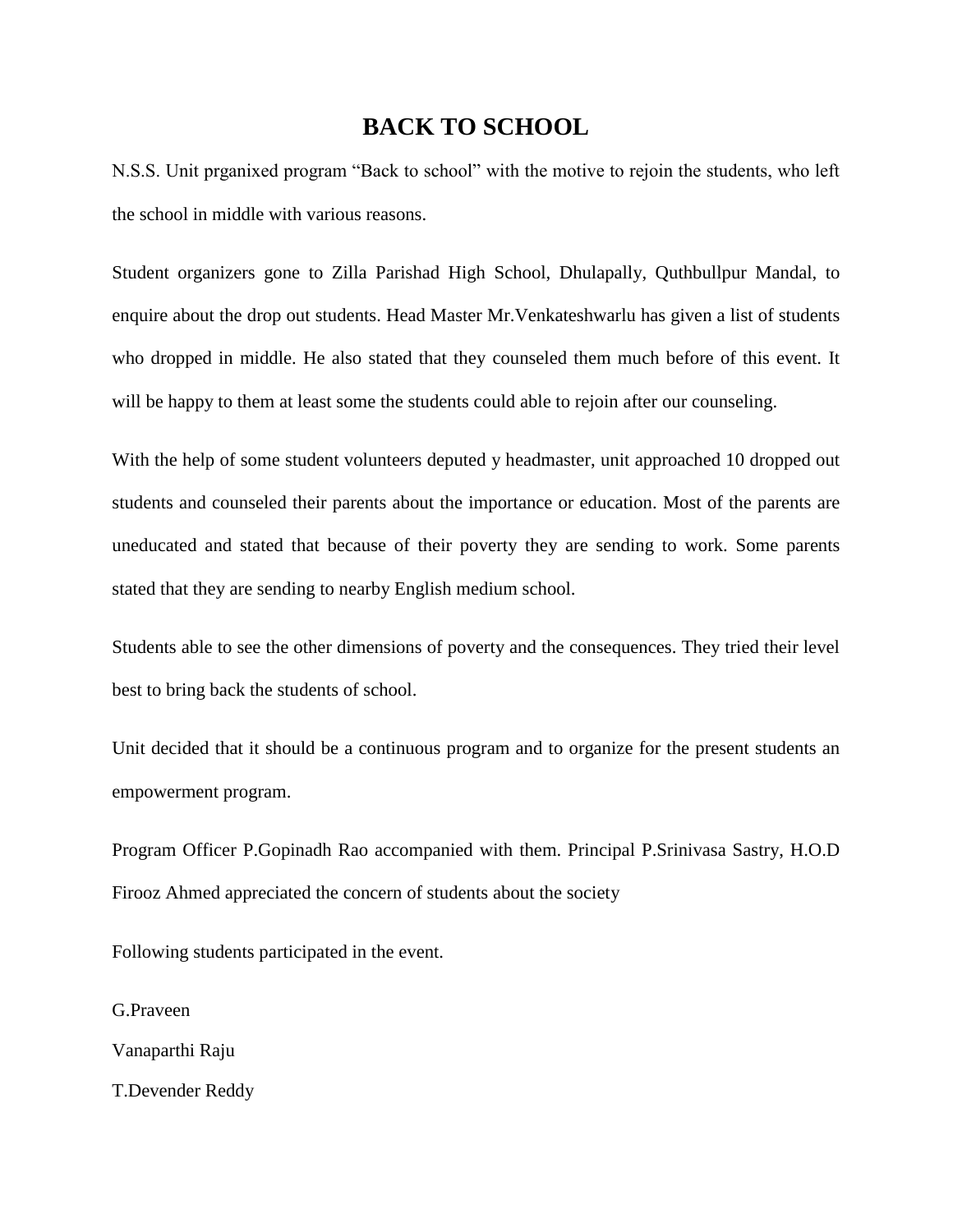Vamshi

M.Shivaji

G.Arjun Shekar

N.Anthony Raju

M.Sivaji

G.Arjun

V.Rajesh

P.Anusha

Navanetha

Balvanth Reddy